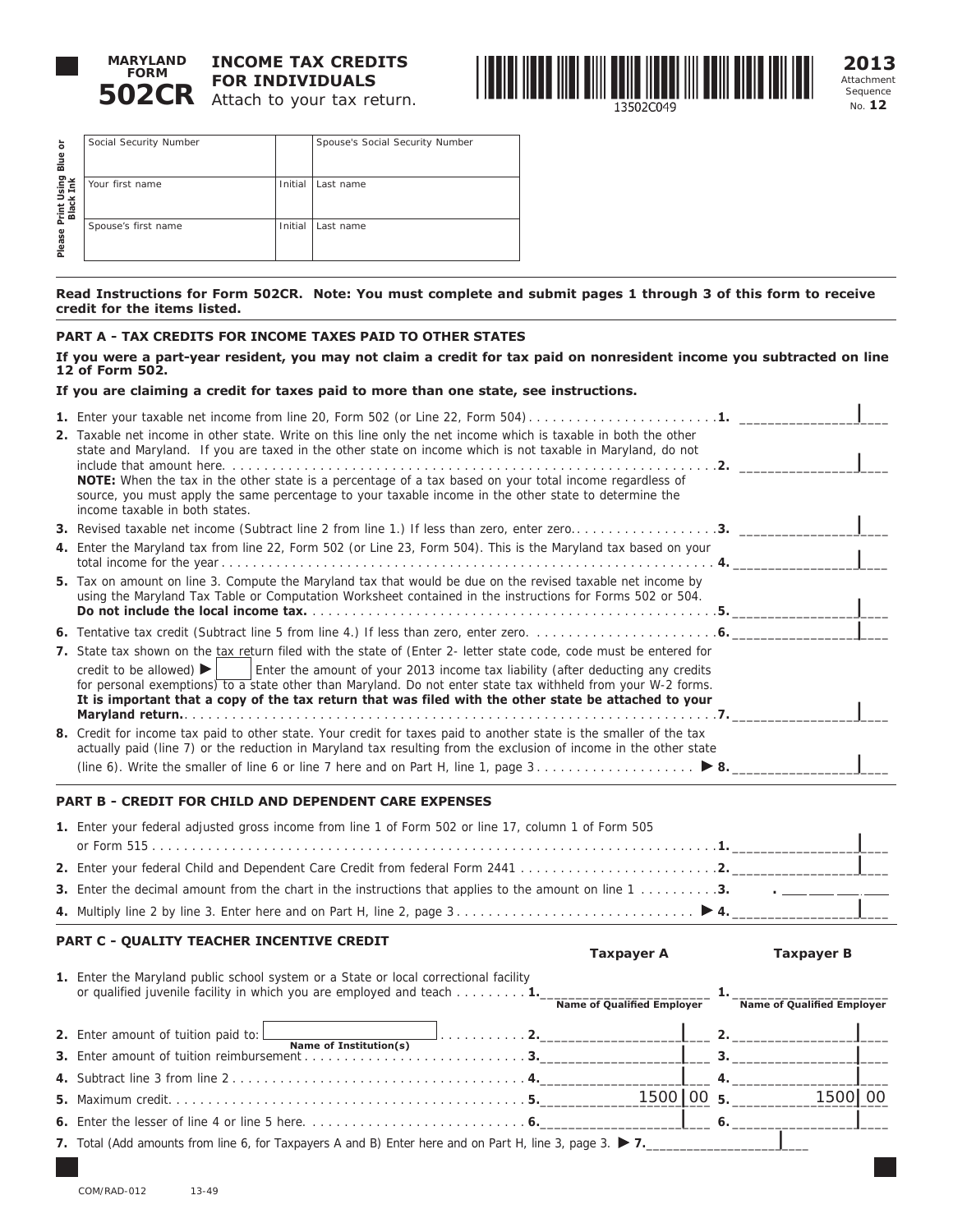



Page 2

**|**

NAME \_\_\_\_\_\_\_\_\_\_\_\_\_\_\_\_\_\_\_\_\_\_\_ SSN \_\_\_\_\_\_\_\_\_\_\_\_\_\_\_\_\_\_\_\_\_\_\_\_

# **PART D - CREDIT FOR AQUACULTURE OYSTER FLOATS**

**1.** Enter the amount paid to purchase an aquaculture oyster float(s)

# **PART E - LONG-TERM CARE INSURANCE CREDIT: (THIS IS A ONE-TIME CREDIT.)**

Answer the questions and see instructions below before completing Columns A through E for each person for whom you paid longterm care insurance premiums.

**Question 1 -** Did the insured individual have long-term care insurance prior to July 1, 2000?. . . Yes No

**Question 2 -** Is the credit being claimed for the insured individual in this year by any other taxpayer?. . . Yes No

**Question 3 -** Has credit been claimed **by anyone** for the insured individual in any other tax year?. . . Yes No

**Question 4 -** Is the insured individual for whom the credit is being claimed a nonresident of Maryland?. . . Yes No **If you answered YES to any of the above questions, that insured person does NOT qualify for the credit.**

Complete Columns A through D only for insured individuals who qualify for credit. Enter in Column E the lesser of the amount of premium paid for each insured person or:

• \$360 for those insured who are 40 or less, as of 12/31/13 • \$500 for those insured who are over age 40, as of 12/31/13.

Add the amounts in Column E and enter the total on line 5 (total) and on Part H, line 5, page 3.

| <b>Column A</b><br>Name of Qualifying Insured Individual | Age | <b>Column B</b> | <b>Column C</b><br>Social Security No. of Insured   Relationship to Taxpayer | <b>Column D</b><br><b>Amount of Premium Paid</b> | <b>Column E</b><br><b>Credit Amount</b> |
|----------------------------------------------------------|-----|-----------------|------------------------------------------------------------------------------|--------------------------------------------------|-----------------------------------------|
|                                                          |     |                 |                                                                              |                                                  |                                         |
| ۷.                                                       |     |                 |                                                                              |                                                  | 2.                                      |
| .د                                                       |     |                 |                                                                              |                                                  | э.                                      |
|                                                          |     |                 |                                                                              |                                                  | 4.                                      |
| 5. TOTAL                                                 |     |                 |                                                                              |                                                  | ь                                       |

# **PART F - CREDIT FOR PRESERVATION AND CONSERVATION EASEMENTS**

| Taxpayer A<br><b>Taxpayer B</b><br>1. Enter the portion of the total current-year donation amount, and any carryover                                                                                            |
|-----------------------------------------------------------------------------------------------------------------------------------------------------------------------------------------------------------------|
| 2. Enter the amount of any payment received for the easement by each                                                                                                                                            |
|                                                                                                                                                                                                                 |
| 4. Enter the amount from line 22 of Form 502; line 32c of Form 505; line 33 of                                                                                                                                  |
|                                                                                                                                                                                                                 |
|                                                                                                                                                                                                                 |
|                                                                                                                                                                                                                 |
| PART G - HEALTH ENTERPRISE ZONE PRACTITIONER TAX CREDIT ** MUST ATTACH REQUIRED CERTIFICATION                                                                                                                   |
|                                                                                                                                                                                                                 |
|                                                                                                                                                                                                                 |
| <b>3.</b> Enter the amount of income that you earned in a Health Enterprise Zone in 2013                                                                                                                        |
|                                                                                                                                                                                                                 |
| 5. Tax on amount on line 4. Compute the Maryland tax that would be due on the revised taxable net income<br>by using the Maryland Tax Table or Computation Worksheet contained in the instructions for Form 502 |
| 6. Tax credit (Subtract line 5 from line 2.) Enter here and on Part H, line 7, page 3.                                                                                                                          |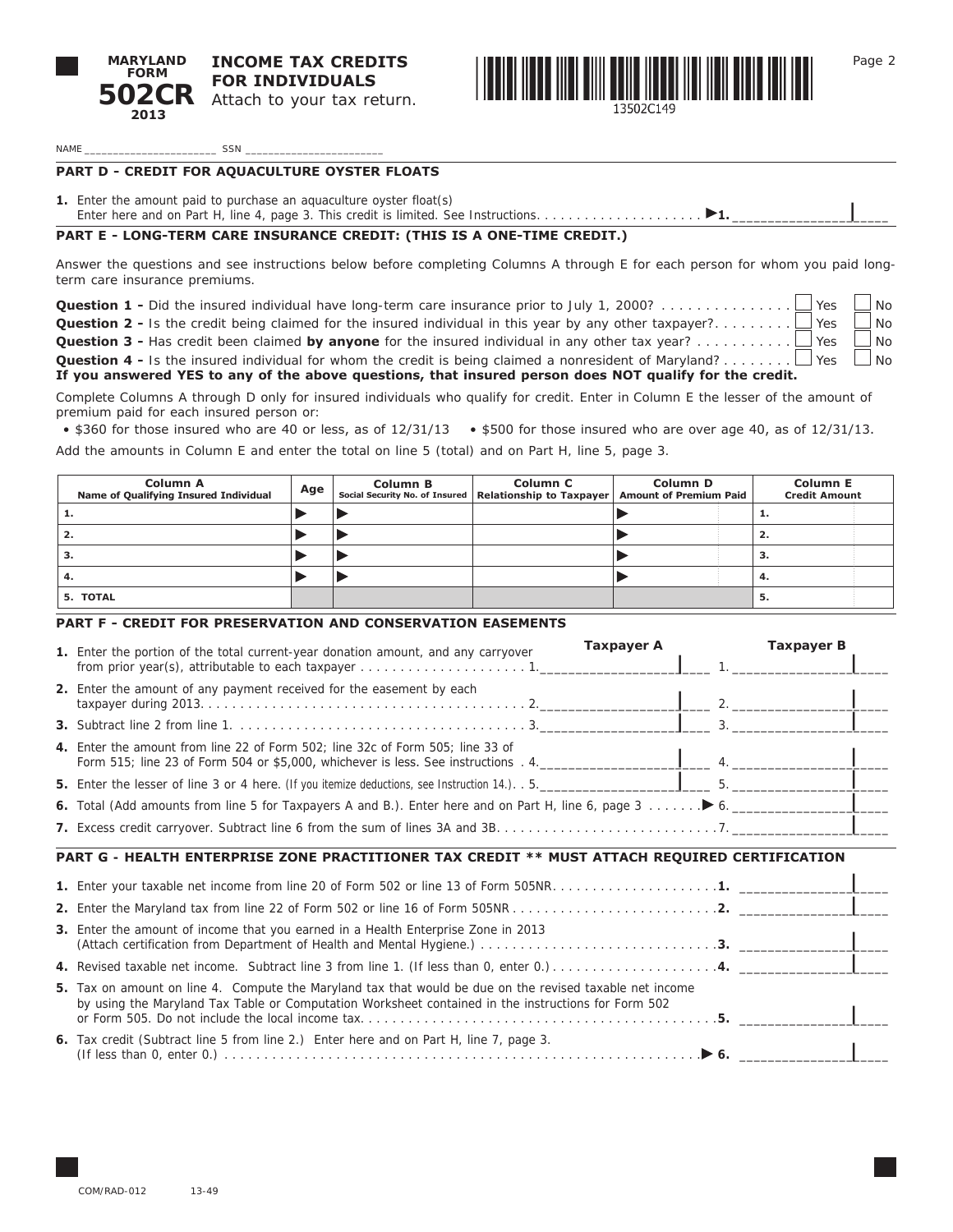

**502CR** Attach to your tax return. **INCOME TAX CREDITS FOR INDIVIDUALS**



Page 3

NAME \_\_\_\_\_\_\_\_\_\_\_\_\_\_\_\_\_\_\_\_\_\_\_ SSN \_\_\_\_\_\_\_\_\_\_\_\_\_\_\_\_\_\_\_\_\_\_\_\_

| <b>PART H - INCOME TAX CREDIT SUMMARY</b>                                                                                             |
|---------------------------------------------------------------------------------------------------------------------------------------|
|                                                                                                                                       |
|                                                                                                                                       |
|                                                                                                                                       |
|                                                                                                                                       |
|                                                                                                                                       |
|                                                                                                                                       |
|                                                                                                                                       |
| <b>8.</b> Total (Add lines 1 through 7.) Enter this amount on line 25 of Form 502; line 32 of Form 504;                               |
| <b>PART I - REFUNDABLE INCOME TAX CREDITS</b>                                                                                         |
|                                                                                                                                       |
|                                                                                                                                       |
| electronically to claim a<br>business income tax credit.                                                                              |
| 4. IRC Section 1341 Repayment Credit. (See instructions and Administrative Release 40.) Attach documentation $\blacktriangleright$ 4. |
|                                                                                                                                       |
| 6. Total. (Add lines 1 through 5.) Enter this amount on line 42 of Form 502, line 47 of Form 505                                      |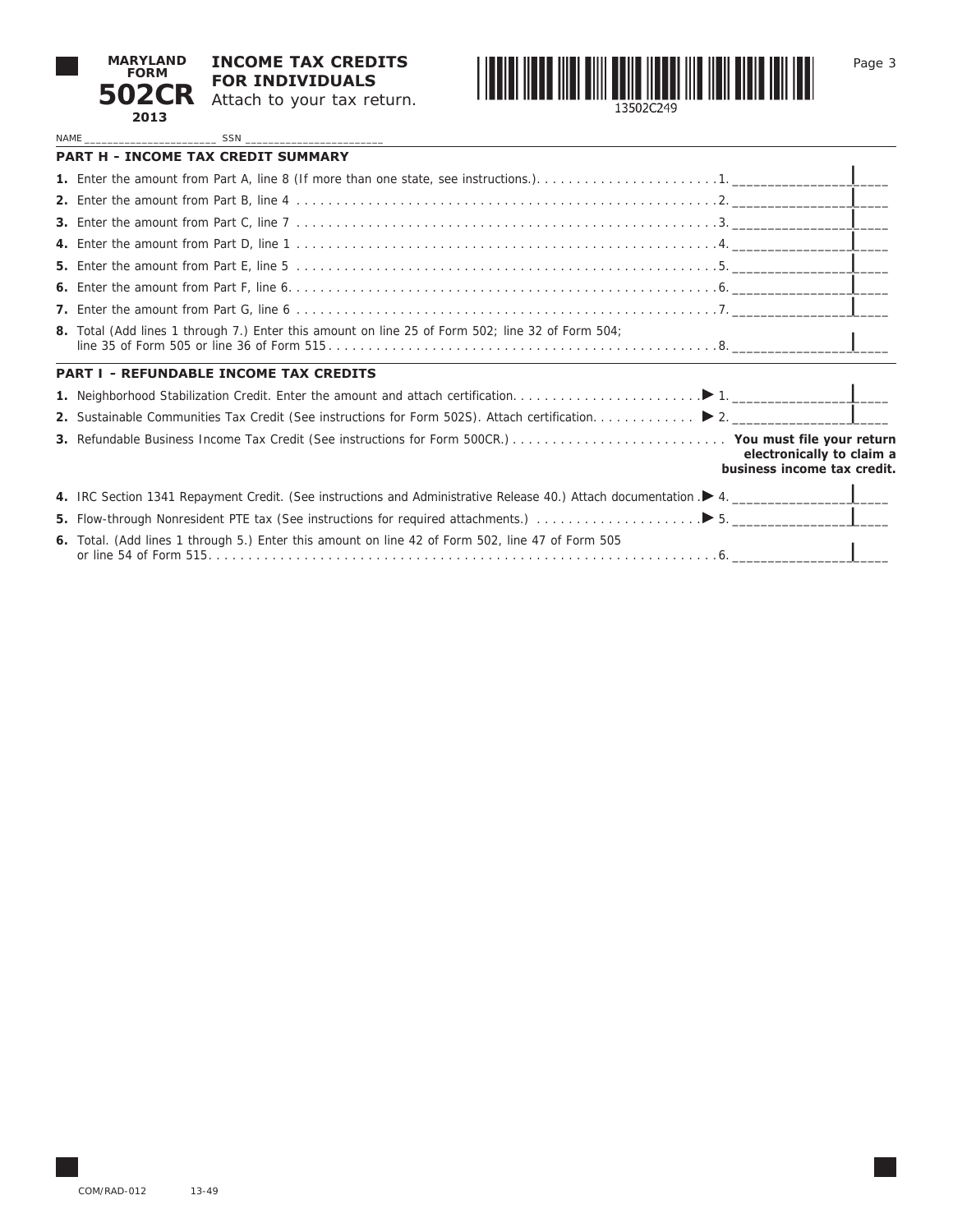

# **GENERAL INSTRUCTIONS**

**Purpose of Form.** Form 502CR is used to claim personal income tax credits for individuals (including resident fiduciaries).

You may report the following tax credits on this form: the Credit for Income Taxes Paid to Other States, Credit for Child and Dependent Care Expenses, Quality Teacher Incentive Credit, Long-Term Care Insurance Credit, Credit for Preservation and Conservation Easements, Credit for Aquaculture Oyster Floats, the **Health Enterprise Zone Practitioner Income Tax Credit**, Sustainable Communities Tax Credit, the Neighborhood Stabilization Credit, Flow-Through Nonresident PTE Tax and IRC Section 1341 Repayment Credit. You must file Form 500CR electronically to claim a business income tax credit.

The Neighborhood Stabilization Credit, the Sustainable Communities Tax Credit and/or certain business tax credits from Form 500CR and the IRC Section 1341 Repayment Credit are refundable. All of the other credits may not exceed the state income tax.

Excess credit for preservation and conservation easements may be carried forward to the next tax year. Excess amounts of the other credits cannot be carried forward. **Note: Resident fiduciaries may use Form 502CR to claim only a credit for income taxes paid to other states or a credit for Preservation and Conservation Easements.** 

**Name and Other Information.** Type or print the name(s) as shown on Form 502, Form 505, Form 515 or Form 504 in the designated area. Enter the Social Security Number for each taxpayer.

**When and Where to File.** Form 502CR must be attached to the annual return (Form 502, 504, 505 or 515) and filed with the **Comptroller of Maryland, Revenue Administration Division, 110 Carroll Street, Annapolis, Maryland 21411- 0001.**

#### **PART A - CREDIT FOR INCOME TAXES PAID TO OTHER STATES**

If you are a Maryland resident (including a resident fiduciary) and you paid income tax to another state, you may be eligible for a credit on your Maryland return. Nonresidents (filing Form 505, 515 or 504) are not eligible for this credit.

Find the state to which you paid a nonresident tax in the groups listed below. The instructions for that group will tell you if you are eligible for credit and should complete Part A of Form 502CR. You must file your Maryland income tax return on Form 502 and complete lines 1 through 22 of that form, or on Form 504 and complete lines 1 through 23. Then complete Form 502CR Parts A and H and attach to Form 502 or 504.

A completed, signed copy of the income tax return filed in the other state must also be attached to Form 502 or 504.

**CAUTION:** Do not use the income or withholding tax reported on the wage and tax statement (W-2 form) issued by your employer for the credit computation. Use the taxable income and the income tax calculated on the return you filed with the other state.

If you are claiming credit for taxes paid to more than one state, a separate Form 502CR must be completed for each state. Total the amount from each Form 502CR, Part A, line 8. Using only one summary section, record the total on Part H, line 1. Credit cannot be allowed for the local portion of the tax calculated on the return of the other state or on the Maryland return (line 29 of Form 502).

**GROUP I** - Nonreciprocal - Credit is taken on the Maryland resident return.

| Alabama - AL       | Mississippi - MS     | Vermont - VT             |
|--------------------|----------------------|--------------------------|
| Arizona - AZ       | Missouri - MO        | Virginia - VA            |
| Arkansas - AR      | Montana - MT         | (except wage income)     |
| California - CA    | Nebraska - NE        | Washington, DC - DC      |
| Colorado - CO      | New Hampshire - NH   | (except wage income)     |
| Connecticut - CT   | New Jersey - NJ      | West Virginia - WV       |
| Delaware - DE      | New Mexico - NM      | (except wage income)     |
| Georgia - GA       | New York - NY        | Wisconsin - WI           |
| Hawaii - HI        | North Carolina - NC  | Territories and          |
| Idaho - ID         | North Dakota - ND    | Possessions of the       |
| Illinois - IL      | Ohio - OH            | <b>United States</b>     |
| Indiana - IN       | Oklahoma - OK        | American Samoa - AS      |
| Iowa - IA          | Oregon - OR          | Guam - GU                |
| Kansas - KS        | Pennsylvania - PA    | Northern Mariana         |
| Kentucky - KY      | (except wage income) | Island - MP              |
| Louisiana - LA     | Rhode Island - RI    | Puerto Rico - PR         |
| Maine - ME         | South Carolina - SC  | U.S. Virgin Islands - VI |
| Massachusetts - MA | Tennessee - TN       |                          |
| Michigan - MI      | Texas - TX           |                          |
| Minnesota - MN     | Utah - UT            |                          |

A Maryland resident (including a resident fiduciary) having income from one of these states must report the income on the Maryland return Form 502 or 504. To claim a credit for taxes paid to the other state, complete Form 502CR and attach it and a copy of the other state's nonresident income tax return (not just your W-2 Form) to your Maryland return.

**GROUP II** - Reciprocal for wages, salaries, tips and commission income only.

| Pennsylvania - PA | Washington, DC - DC |
|-------------------|---------------------|
| Virginia - VA     | West Virginia - WV  |

Maryland has a reciprocal agreement with the states included in Group II. The agreement applies only to wages, salaries, tips and commissions. It does not apply to business income, farm income, rental income, gain from the sale of tangible property, etc. If you had such income subject to tax in these states, complete Form 502CR and attach it and a copy of the other state's nonresident income tax return (not just your W-2 Form) to your Maryland return.

If you had wages, plus income other than wages from a state listed in Group II, you should contact the taxing authorities in the other state to determine the proper method for filing the nonresident return.

**GROUP III** - No state income tax - No credit allowed.

| Alaska - AK  | South Dakota - SD |
|--------------|-------------------|
| Florida - FL | Washington - WA   |
| Nevada - NV  | Wyoming - WY      |

You must report income from these states on your Maryland resident return. You cannot claim any credit for income earned in these states because you did not pay any income tax to the other state.

# **PART A – IMPORTANT NOTE FOR DUAL RESIDENTS**

A person may be a resident of more than one state at the same time for income tax purposes. If you must file a resident return with both Maryland and another state, use the following rules to determine where the credit should be taken:

- 1. A person who is domiciled in Maryland and who is subject to tax as a resident of any of the states listed in Group I or II can claim a credit on the Maryland return (Form 502) using Part A of Form 502CR.
- 2. A person domiciled in any state listed in Group I or II who must file a resident return with Maryland must take the credit in the state of domicile.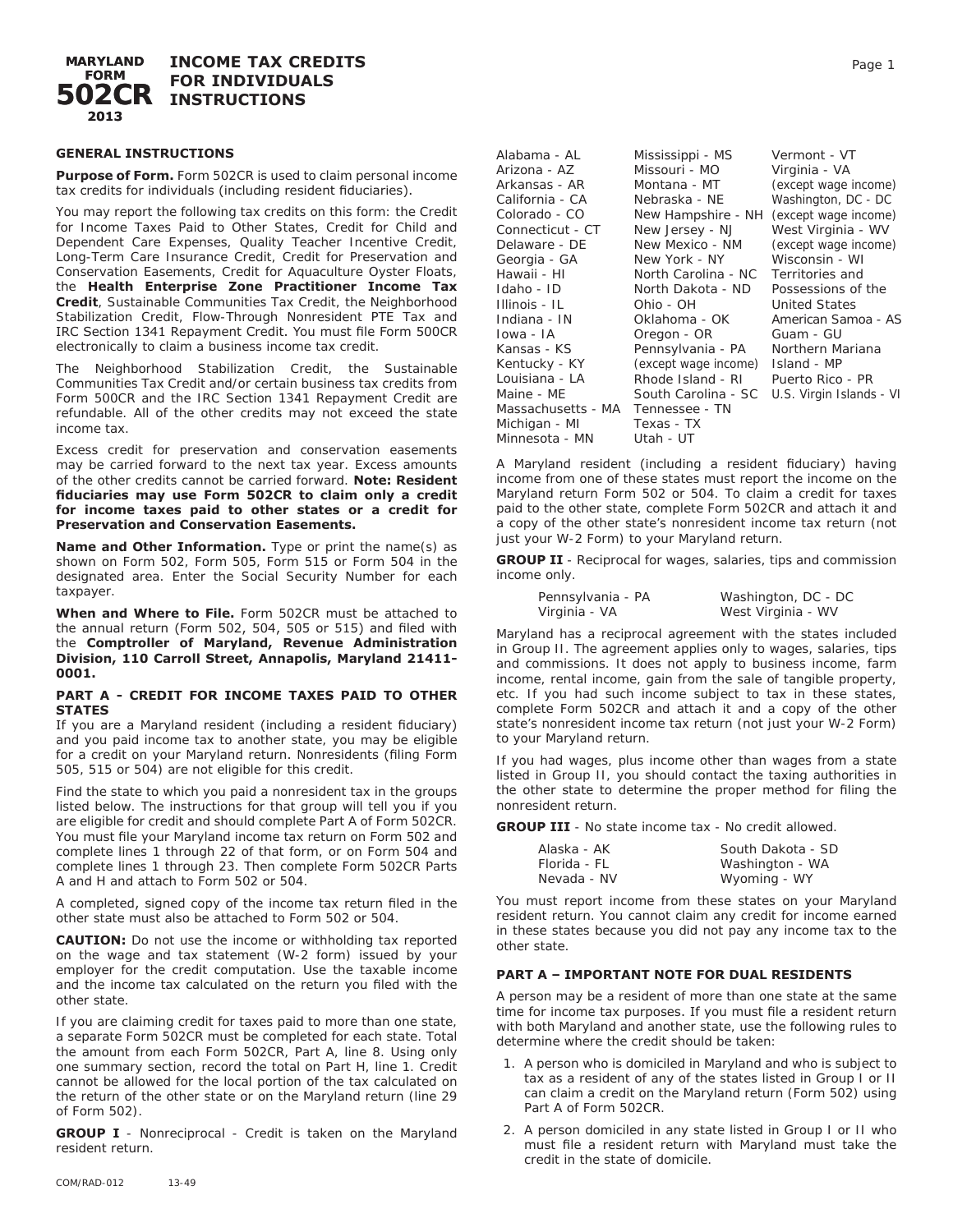**MARYLAND FORM 502CR INSTRUCTIONS INCOME TAX CREDITS FOR INDIVIDUALS 2013**

# **PART A – SPECIAL INSTRUCTIONS**

**Members of Pass-through Entities** - When a partnership, S corporation, limited liability company (LLC) or business trust files a composite return on behalf of its partners, shareholders or members with states in Groups I and II, Maryland resident partners, shareholders or members may claim a credit for their share of the tax paid. Attach a copy of the composite return filed with each of the other states. In lieu of the composite return, attach a statement(s) from the pass-through entity showing your share of the total income, your share of the taxable net income and your share of the tax liability in each of the other states. Complete a separate Form 502CR Part A for each state, entering your share of the taxable net income on line 2 and your share of the tax liability on line 7. Do not enter the amount of tax withheld on your behalf as shown on the Maryland Schedule K-1 or other statement issued to you by the pass-through entity. Total the amount from each Form 502CR, Part A, line 8. Using only one summary section, record the total on Part H, line 1. No credit is allowed for local taxes paid.

If the Maryland resident must file an individual nonresident return reporting the partnership, S corporation, LLC or business trust income, a separate Form 502CR must be completed for each state and submitted with a copy of the return filed with the other state.

For both composite returns and individual returns, no credit is available for taxes paid to states in Group III, or for taxes paid to cities or local jurisdictions.

**Shareholders of S Corporations** - Maryland resident shareholders can claim a credit for taxes paid by an S corporation to a state which does not recognize federal S corporation treatment. A copy of the corporation return filed in the other state is required to be attached to the Maryland return. A separate Form 502CR should be completed for each state showing the following information:

| ℅                             |                            |                            |
|-------------------------------|----------------------------|----------------------------|
| Stock ownership<br>percentage | Corporation taxable income | Line 2, Part A, Form 502CR |
|                               |                            |                            |
| % x                           |                            |                            |

**NOTE:** A preliminary calculation using Form 502 must be made before calculating the credit on Form 502CR. Complete lines 1

through 22 on Form 502 to determine the amounts to be used for the 502CR computation.

The credit amount shown on line 8 of Part A, Form 502CR then must be included as an addition to income on line 5 of the Form 502 you will file.

**D.C. Unincorporated Business Franchise Tax** - Selfemployed individuals and partners in a partnership who are subject to D.C. unincorporated business franchise tax may claim a credit on Form 502CR. A copy of the D.C. return is required for self-employed individuals and for partners, a K-1 or other statement from the partnership showing the partner's share of income and the partner's share of the D.C. tax.

**Installment Sales in Another State** - You may be eligible for credit for taxes paid to another state for gain recognized on installment, sales proceeds, even if the other state required the total be recognized in an earlier tax year. Credit is allowed against the state income tax only. The gain must have been deferred for federal tax purposes, but fully taxed in the year of the sale by another state that does not recognize the deferral. The credit allowed is the amount of the gain taxed in Maryland in the current year multiplied by the lesser of:

• the highest state tax rate used on your Maryland tax return, or,

• the tax rate imposed by the other state on the gain.

#### **PART B - CREDIT FOR CHILD AND DEPENDENT CARE EXPENSES**

If you are eligible for a Child and Dependent Care Credit on your federal income tax return, Form 1040 or 1040A for tax year 2013, you may be entitled to a credit on your Maryland state income tax return. The credit starts at 32.5% of the federal credit allowed, but is phased out for taxpayers with federal adjusted gross incomes above \$41,000 (\$20,500 for individuals who are married, but file separate income tax returns). No credit is allowed for an individual whose federal adjusted gross income exceeds \$50,000 (\$25,000 for married filing separately). Use the chart below to determine the decimal amount to be entered on line 3 of Part B.

# **PART C - QUALITY TEACHER INCENTIVE CREDIT**

If you are a qualified teacher, you may be able to claim a credit against your State tax liability for tuition paid to take graduatelevel courses required to maintain certification. This credit

| <b>CREDIT FOR CHILD AND DEPENDENT CARE EXPENSES CHART</b>                                        |                      |                       |                                                                             |                      |
|--------------------------------------------------------------------------------------------------|----------------------|-----------------------|-----------------------------------------------------------------------------|----------------------|
| If your filing status is Married Filing Separately and<br>your federal adjusted gross income is: |                      | <b>Decimal Amount</b> | For all other filing statuses, if your federal<br>adjusted gross income is: |                      |
| At Least                                                                                         | <b>But less than</b> |                       | At least                                                                    | <b>But less than</b> |
| $$0-$                                                                                            | \$20,501             | .3250                 | \$0                                                                         | \$41,001             |
| \$20,501                                                                                         | \$21,001             | .2925                 | \$41,001                                                                    | \$42,001             |
| \$21,001                                                                                         | \$21,501             | .2600                 | \$42,001                                                                    | \$43,001             |
| \$21,501                                                                                         | \$22,001             | .2275                 | \$43,001                                                                    | \$44,001             |
| \$22,001                                                                                         | \$22,501             | .1950                 | \$44,001                                                                    | \$45,001             |
| \$22,501                                                                                         | \$23,001             | .1625                 | \$45,001                                                                    | \$46,001             |
| \$23,001                                                                                         | \$23,501             | .1300                 | \$46,001                                                                    | \$47,001             |
| \$23,501                                                                                         | \$24,001             | .0975                 | \$47,001                                                                    | \$48,001             |
| \$24,001                                                                                         | \$24,501             | .0650                 | \$48,001                                                                    | \$49,001             |
| \$24,501                                                                                         | \$25,001             | .0325                 | \$49,001                                                                    | \$50,001             |
| \$25,001                                                                                         | or over              | .0000                 | \$50,001                                                                    | or over              |
| COM/RAD-012                                                                                      | $13 - 49$            |                       |                                                                             |                      |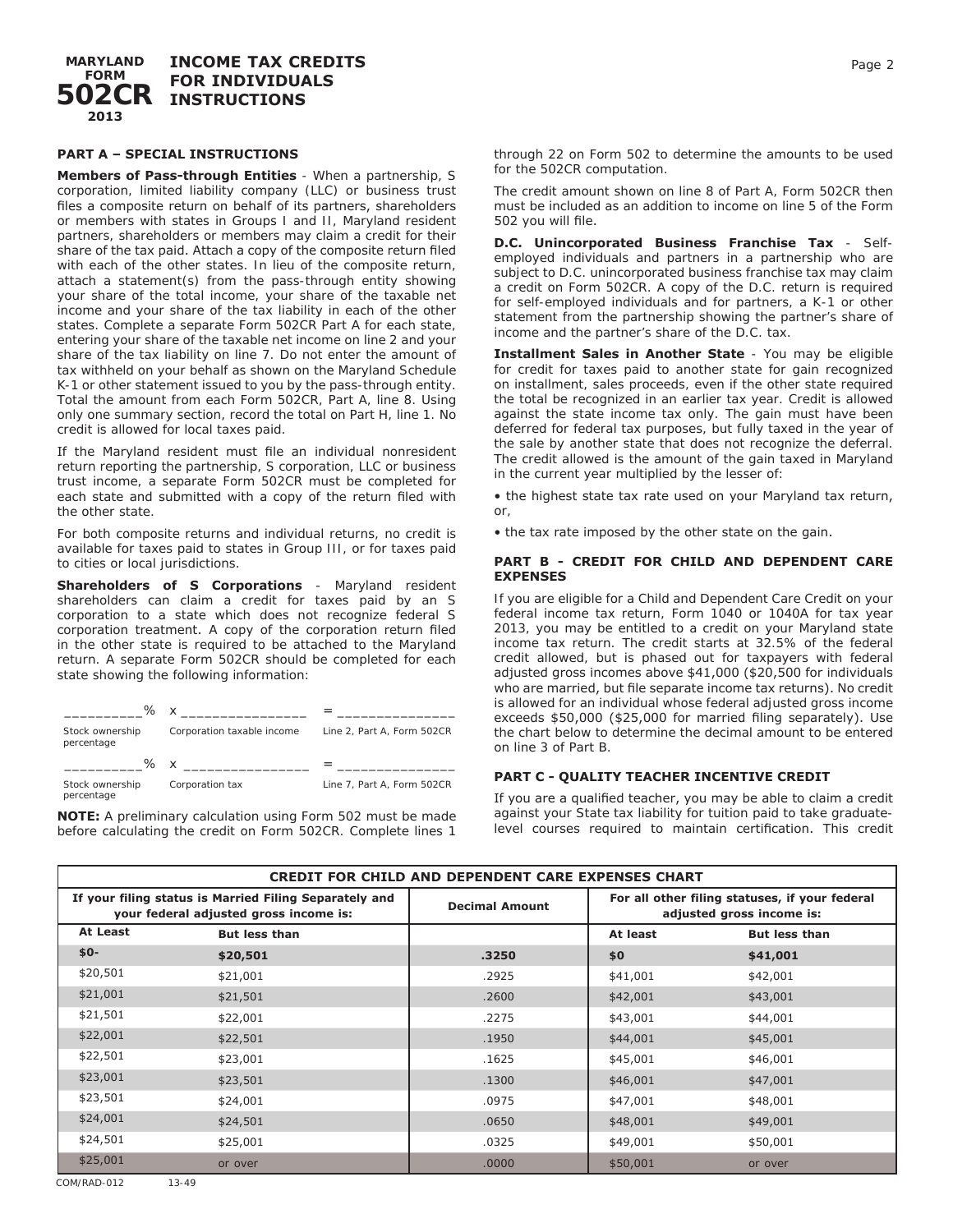#### **MARYLAND FORM 502CR INCOME TAX CREDITS FOR INDIVIDUALS INSTRUCTIONS 2013**

applies to individuals who:

- a. Currently hold a standard professional certificate or advanced professional certificate;
- b. Are employed by a county/city board of education in Maryland, a state or local correctional facility, or a juvenile correctional facility as listed below in the note;
- c. Teach in a public school or qualified facility and receive a satisfactory performance;
- d. Successfully complete the courses with a grade of B or better; and
- e. Have not been fully reimbursed by the state/county/city for these expenses.

Only the unreimbursed portion qualifies for the credit.

Each spouse that qualifies may claim this credit. Complete a separate column in the worksheet for each spouse.

**NOTE:** Qualified juvenile facilities are: the Alfred D. Noyes Children's Center; the Baltimore City Juvenile Justice Center; the Charles H. Hickey, Jr. School; the Cheltenham Youth Facility; the J. DeWeese Carter Center; the Lower Eastern Shore Children's Center; the Thomas J. S. Waxter Children's Center; the Victor Cullen Center; the Western Maryland Children's Center; and the youth centers.

#### **INSTRUCTIONS**

- **Line 1** Enter the name of the Maryland public school system or State or local correctional facility or qualified juvenile facility in which you are employed and teach. Line 2. Enter the amount of tuition paid for graduate-level courses for each qualifying teacher and the name of the institution(s) it was paid.
- **Line 3** Enter the amount received as a reimbursement for tuition from your employer.
- **Line 5** The maximum amount of credit allowed is \$1,500 for each qualifying individual.
- Line 6 The credit is limited to the amount paid less any reimbursement up to the maximum amount allowed for each qualifying individual. Enter the lesser of line 4 or line 5.
- **Line 7** Enter the total of line 6, for Taxpayers A and B. Also enter this amount on Part H, line 3.

# **PART D - CREDIT FOR AQUACULTURE OYSTER FLOATS**

A credit is allowed for 100% of the amounts paid to purchase new aquaculture oyster floats that are designed to grow oysters at or under an individual homeowner's pier. The devices must be buoyant and assist in the growth of oysters for the width of the pier. In the case of a joint return, each spouse is entitled to claim the credit, provided each spouse purchases or contributes to the purchase of a float. The credit amount is limited to the lesser of the individual's state tax liability for that year or the maximum allowable credit of \$500. In the case of a joint return, each spouse must calculate his/her own state tax liability for limitation purposes.

#### **PART E - LONG-TERM CARE INSURANCE CREDIT**

A **one-time credit** may be claimed against the state income tax for the payment of qualified long-term care (LTC) insurance premiums as defined by the IRS (Publication 502) for a policy to insure yourself, or your spouse, parent, stepparent, child or stepchild, who is a resident of Maryland.

A credit may not be claimed if:

a. The insured was covered by LTC insurance prior to July 1,

2000;

- b. The credit for the insured is being claimed in this year by another taxpayer;
- c. The credit is being or has been claimed by anyone in any other tax year; or
- d. The insured is a nonresident of Maryland.

The credit is equal to the LTC premiums paid with a maximum per insured of:

| Amount | Age of Insured as of 12/31/13 |
|--------|-------------------------------|
| \$360  | 40 or less                    |
| \$500  | over 40 years                 |

#### **SPECIFIC INSTRUCTIONS**

- Answer Questions 1 through 4. If you answered "yes" for any of the questions, no credit is allowed for that individual.
- Complete Columns A through D of the worksheet for each qualifying insured individual who qualifies for the credit. If more space is required, attach a separate statement.
- Enter in Column E the amount of premiums paid for each qualifying insured individual up to the maximum for that age group.
- Add the amounts in Column E and enter the total on line 5. Also enter this amount on Part H, line 5.

# **PART F - CREDIT FOR PRESERVATION AND CONSERVATION EASEMENTS**

If you donated an easement to the Maryland Environmental Trust or the Maryland Agricultural Land Preservation Foundation to preserve open space, natural resources, agriculture, forest land, watersheds, significant ecosystems, viewsheds or historic properties, you may be eligible for a credit if:

- 1.the easement is perpetual;
- 2.the easement is accepted and approved by the Board of Public Works and
- 3.the fair market value of the property before and after the conveyance of the easement is substantiated by a certified real estate appraiser.

The credit is equal to the difference in the fair market values of the property reduced by payments received for the easement.

If the property is owned jointly by more than one individual, such as a married couple, **each individual owner is entitled to the credit based on their percentage of ownership**. Individual members of a pass-through entity are not eligible for this credit. The credit amount is limited to the lesser of the individual's state tax liability for that year or the maximum allowable credit of \$5,000, per owner, who qualifies to claim the credit. Complete a separate column in the worksheet for each spouse. **In the case of a joint return,** each spouse must calculate their own state tax liability for limitation purposes. Use the rules for filing separate returns in Instruction 8 in the Resident booklet to calculate each spouse's Maryland tax. In the case of a fiduciary return, the fiduciary will complete the column for Taxpayer B only.

If the individual's allowable credit amount exceeds the maximum of \$5,000, the excess may be carried forward for up to 15 years or until fully used. Complete lines 1-7 of Part F. If you itemize deductions, see Instruction 14 in the Resident booklet.

For line 1, enter the amount by which the fair market value of the property before the conveyance of the easement exceeds the fair market value after the conveyance as substantiated by a certified real estate appraiser, plus any carryover from the